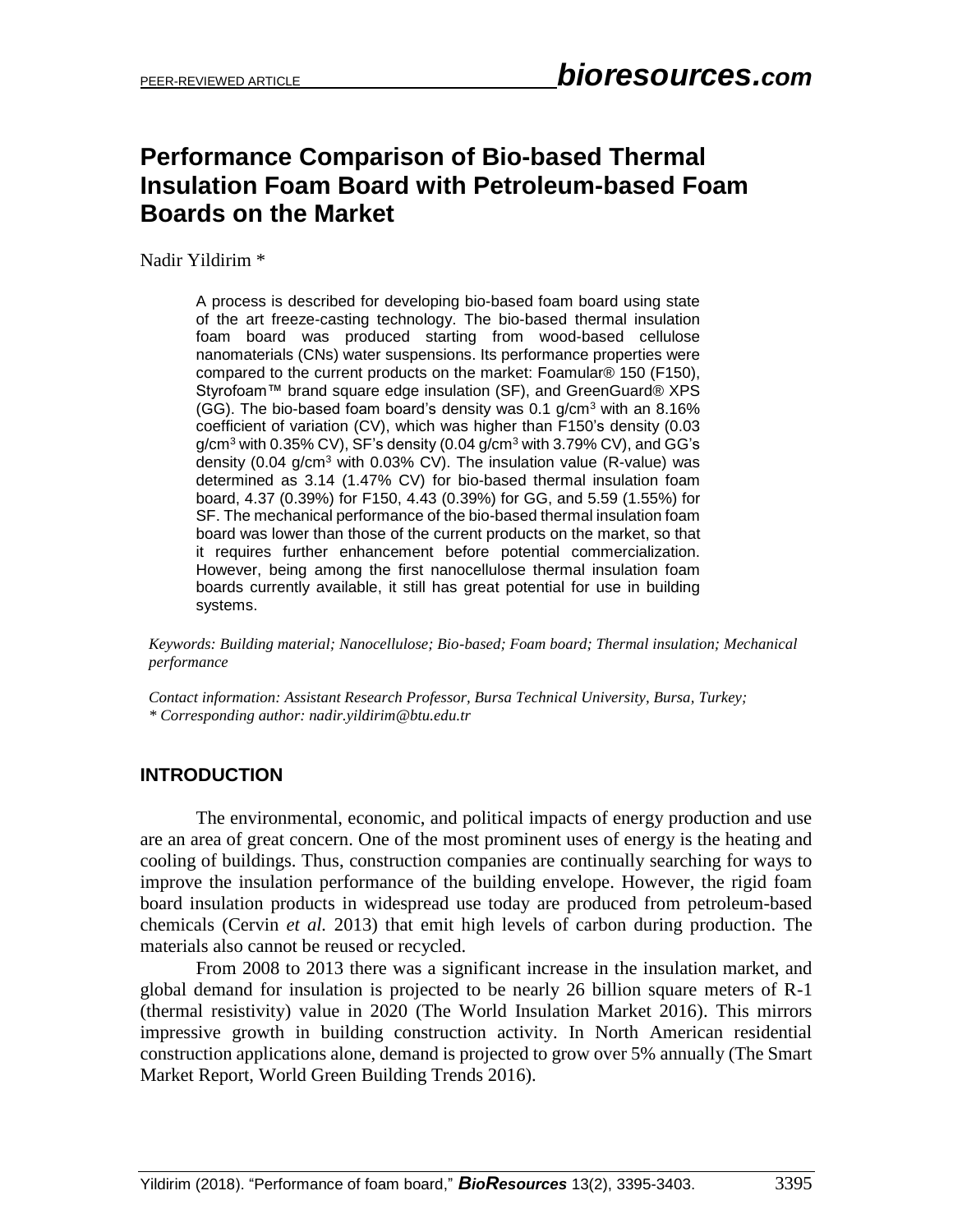Polystyrene represents approximately 8% of the global insulation market (The World Insulation Market 2016). The insulation market is well-established and has been home to much innovation during the past 50 years as new materials have been developed. Improvements have ranged from the development of improved paper insulation products to the invention of new foam boards. The bio-based thermal insulation foam board developed in this study offers a direct replacement for the petroleum-based rigid thermal insulation products that currently constitute the largest portion of the rigid insulation board market. The U.S. Department of Energy (DOE; US DOE 2017) data on the primary competitive products are shown in Table 1.

| Гvре:                | Insulation<br><b>Materials</b>                  | Applications                                                  | Installation Method (s)                            | Advantages                                              |
|----------------------|-------------------------------------------------|---------------------------------------------------------------|----------------------------------------------------|---------------------------------------------------------|
| Foam<br><b>Board</b> | Polystyrene<br>Polyisocyanurate<br>Polyurethane | • Unfinished walls<br>• Foundation Walls<br>• Low Slope Roofs | • Interior applications<br>• Exterior Applications | • Good Insulating<br>$\bullet$ Energy cost<br>reduction |

|  |  |  |  |  | Table 1. Primary Competitive Products on Market |  |  |
|--|--|--|--|--|-------------------------------------------------|--|--|
|--|--|--|--|--|-------------------------------------------------|--|--|

In addition to these petroleum-based products (Table 1), there have been many studies focusing on developing rigid and flexible green insulation products. Researchers have focused on design of flexible polyurethane foams using lignin-like waste residue obtained from *Arundo donax* L. (Bernardini *et al.* 2017). They successfully produced *A. donax* residue-based open-cell foams. Also, cork based insulation products exist on the market. Researchers compared the prices and the performances of the cork based products (Corecork NL10, Corecork NL20, Divinycell H60) and showed that the Divinycell H60 foam, which is the least expensive, also has the lowest mechanical performance properties (Urbaniak *et al.* 2017). Tondi *et al.* (2016) manufactured lignin foams in different densities as an alternative for traditional insulation materials (Tondi *et al.* 2016). These studies reveal strong interest in green thermal insulation products for use in building systems.

In this research, a bio-based foam board for thermal insulation was developed, characterized, evaluated, and compared to current commercially available thermal insulation foam boards.

The bio-based foam boards were developed using mechanically produced nanocelluloses. The first successful mechanical production of nanometer scale cellulose was in the 1980's when a research group passed a wood pulp suspension through a homogenizer several times, resulting in a gel-like suspension of highly fibrillated cellulose that was named microfibrillated cellulose (MFC) (Turbak *et al.* 1983). This process involved forcing the material through a small capillary to break fibers apart. This requires high pressure to allow the wood fibers to break down from  $30 \mu m$  to a size of  $20 \text{ nm}$  to  $50$ nm in diameter. Other mechanical methods have been reported, such as microfluidization, micro-grinding, refiners, and cryocrushing. Today, the nanoscale material generated through the mechanical process is often called nanofibrillated cellulose (NFC) or cellulose nanofibrils (CNF) (Turbak *et al.* 1983; Revol *et al.* 1992). The advantages of mechanical methods are high yield and the absence of chemical costs and chemical disposal costs.

This study concentrated on creating a novel bio-based foam board for use in the construction industry and comparing its performance properties with the current petroleum based products on the market.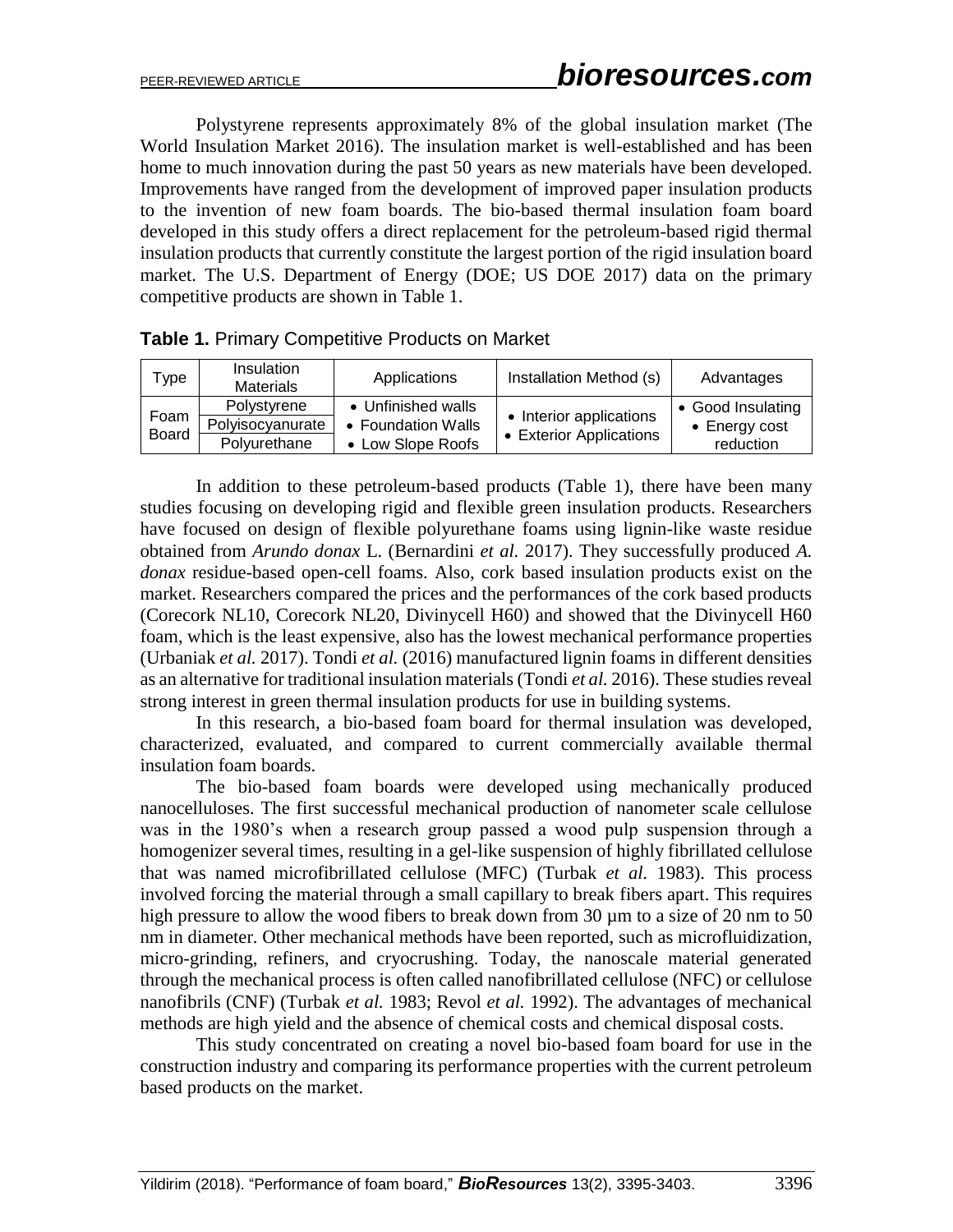# **EXPERIMENTAL**

# **Materials**

In this study, a bio-based foam board for thermal insulation purposes was created using biodegradable polymers that have low thermal conductivities and satisfactory mechanical properties. Then, the developed novel bio-based foam board was evaluated and compared with the current products on the market. Three commercialized products: Foamular® 150 (F150) (Owen's Corning, Toledo, OH, USA), GreenGuard® (GG) (Lowes, Mooresville, NC, USA), and Styrofoam™ brand square edge insulation (SF) (Dow, Midland, MI, USA), were tested, evaluated, and compared with the bio-based foam board developed in this study.

The manufacturing process began with a nanocellulose, obtained from the University of Maine (Orono, ME, USA) and water suspension that was placed in trays. An industrial corn starch was added to the suspension after being cooked for 1 h at 90 °C to provide crosslinking (Yildirim *et al.* 2014). The obtained gel-like suspension was then placed into a freeze-dryer (SPScientific 25ES; SPScientific, Warminster, PA, USA). Next, thermocouples were placed in the material to monitor the temperature during the freezedrying process (Fig. 1).



**Fig. 1.** Bio-based thermal insulation foam board manufacturing process

A partial vacuum was then employed to prevent ambient moisture from entering the freeze-drying chamber. The chamber temperature was lowered from 20  $^{\circ}$ C to -20  $^{\circ}$ C over 2 h and maintained at that temperature for 240 min. The chamber was then evacuated to a pressure of 150 mTorr. The chamber temperature was maintained at -20 °C for 240 min, raised to 0 °C over 2 h, raised to 20 °C over 4 h, and then maintained until the average thermocouple reading of the materials was 20  $^{\circ}$ C for 4 h. The trays were then pulled out, and the foam boards were stored in the laboratory for at least 24 h prior to testing.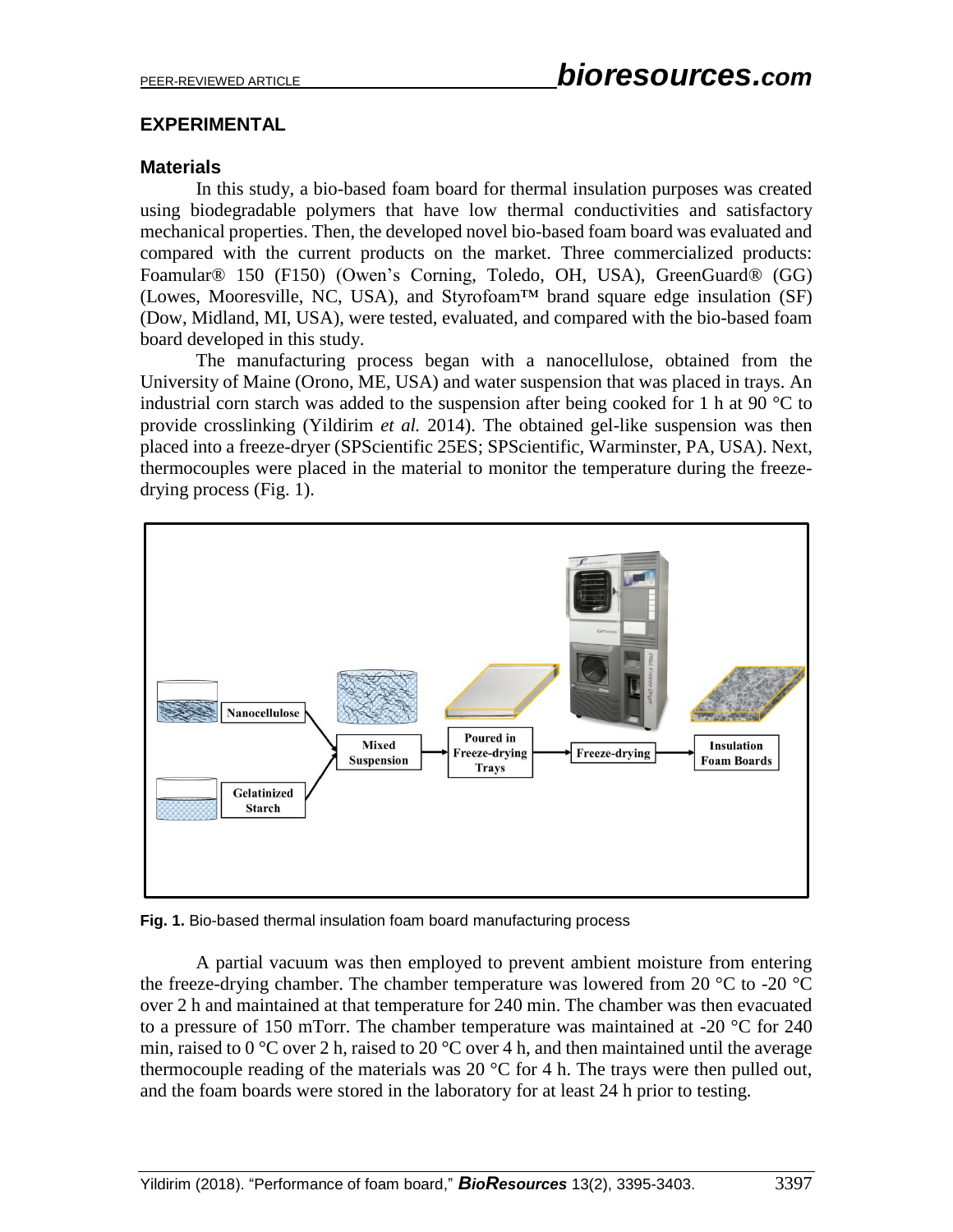### **Methods**

#### *Physical properties*

Density measurements were obtained according to ASTM C303 (2010) by taking different dimensions of the whole panel and averaging them together. The mass of the panel was then measured with the Sartorius MA37 moisture balance with 0.001 g readability. The measured mass (g) was divided by the measured volume  $(cm<sup>3</sup>)$  to identify the density.

#### *Mechanical properties- Flexural testing*

A total of six 7 in  $\times$  3 in  $\times$  1/2 in samples were prepared from each group. These samples were tested according to the ASTM C203 (2012) standard using the 3-point bending test method. The cross-head displacement rate was 0.12 in/min. Specimen displacement was obtained from the crosshead displacement (Instron 5500R; Instron, Norwood, MA, USA). The flexural tests were performed under laboratory conditions (25  ${}^{\circ}C \pm 2$  °C and 50% relative humidity). The flexural modulus was calculated using the linear portion of the force-displacement curve, and the maximum flexural strength was also found.

#### *Compression testing*

For compression testing, six 4 in  $\times$  4 in  $\times$  1/2 in samples were prepared from each group. Each specimen was compressed at a rate of 0.05 in/min. The specimen displacement was obtained from the cross-head displacement (Instron 5500R; Instron, Norwood, MA, USA). Compression tests were conducted under laboratory conditions (25 °C  $\pm$  2 °C and 50% relative humidity).

The compressive modulus was calculated using the linear portion of the forcedisplacement curve, and the maximum compressive strength was also found.

#### *Thermal properties- Thermal conductivity measurements*

A total of eight 6 in  $\times$  6 in  $\times$  1/2 in samples were made from each group. The samples were tested according to the ASTM C518 (2010) standard using a heat flow meter (NETZSCH Lambda 2000 heat flow meter, NETZSCH Instruments, Burlington, USA). The thermal conductivities, and thus the insulation values (R-values) of the samples, were found and compared.

#### *Statistical analysis*

In this study, JMP Statistical Analyses Software (SAS, Cary, NC, USA) was used. The density, compression, flexural and modulus strength, thermal conductivity, and thermal resistivity analysis data were compared by conducting a one-way means/analysis of variance (ANOVA) to check if there was a significant overall difference (significance level (alpha)  $= 0.01$ ) between the groups (Bio-based foam board, F150, GG, and SF). Significant differences between groups were evaluated with a Tukey-Kramer Honestly Significant Differences (HSD) test with alpha = 0.05. A sample size of six ( $n = 6$ ) was used for all statistical analysis.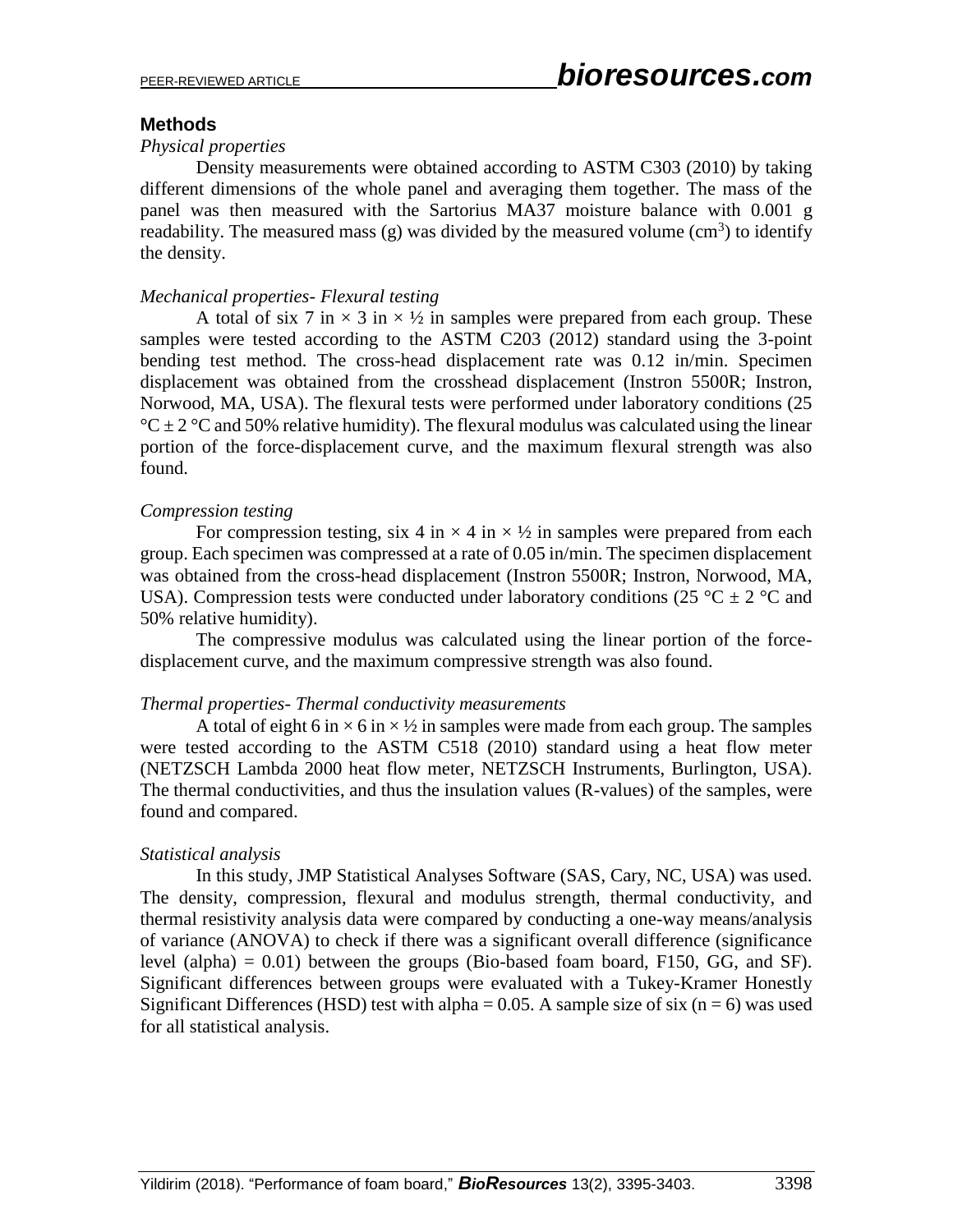# **RESULTS AND DISCUSSION**

The bio-based thermal insulation foam board was successfully manufactured using nanocellulose (Fig. 2) as the raw material.



**Fig. 2.** Bio-based thermal insulation foam board

The developed bio-based foam board had a statistically different density from the other products. Statistical differences were observed between the F150 and SF, and the GG showed no statistical difference between the F150 and SF. A large range was obtained in the developed and commercial products' densities  $(0.04 \text{ g/cm}^3 \text{ to } 0.1 \text{ g/cm}^3)$ . The density, flexural modulus (elastic modulus), and flexural strength (MOR) of the foams are summarized in Table 2.

| Sample                                                                                   | Density $(g/cm3)$ | Elastic Modulus (kPa) | Modulus of Rupture (kPa) |  |  |
|------------------------------------------------------------------------------------------|-------------------|-----------------------|--------------------------|--|--|
| Bio-based foam board                                                                     | $0.100(8.16)$ A   | 15082.64 (3.48) B     | 229.50 (7.77) C          |  |  |
| F <sub>150</sub>                                                                         | $0.03(0.35)$ C    | 21610.18 (1.78) B     | 497.82 (3.27) A          |  |  |
| GG.                                                                                      | $0.04(0.03)$ BC   | 18454.16 (5.09) B     | 317.86 (1.26) B          |  |  |
| 65915.39 (27.60) A<br>0.04(3.79) B<br>391.09 (19.32) B<br><b>SF</b>                      |                   |                       |                          |  |  |
| * Parentheses indicate the coefficient of variation (COV,%); A, B, C, and D indicate the |                   |                       |                          |  |  |
| significant differences between the treatments                                           |                   |                       |                          |  |  |

### **Table 2.** Flexural Properties of Foams

The density of the bio-based foam board was similar to results reported by other studies. Wicklein *et al.* (2014) developed a thermal insulation composite foam board using CNF, and they found the density was  $0.075$  g/cm<sup>3</sup> for their product. The usage of less solid content in the starting materials produced a lighter final product, as expected.

The flexural strength of the bio-based foam board was statistically lower than the F150, GG, and SF. In previous literature, it was shown that the increase in density produced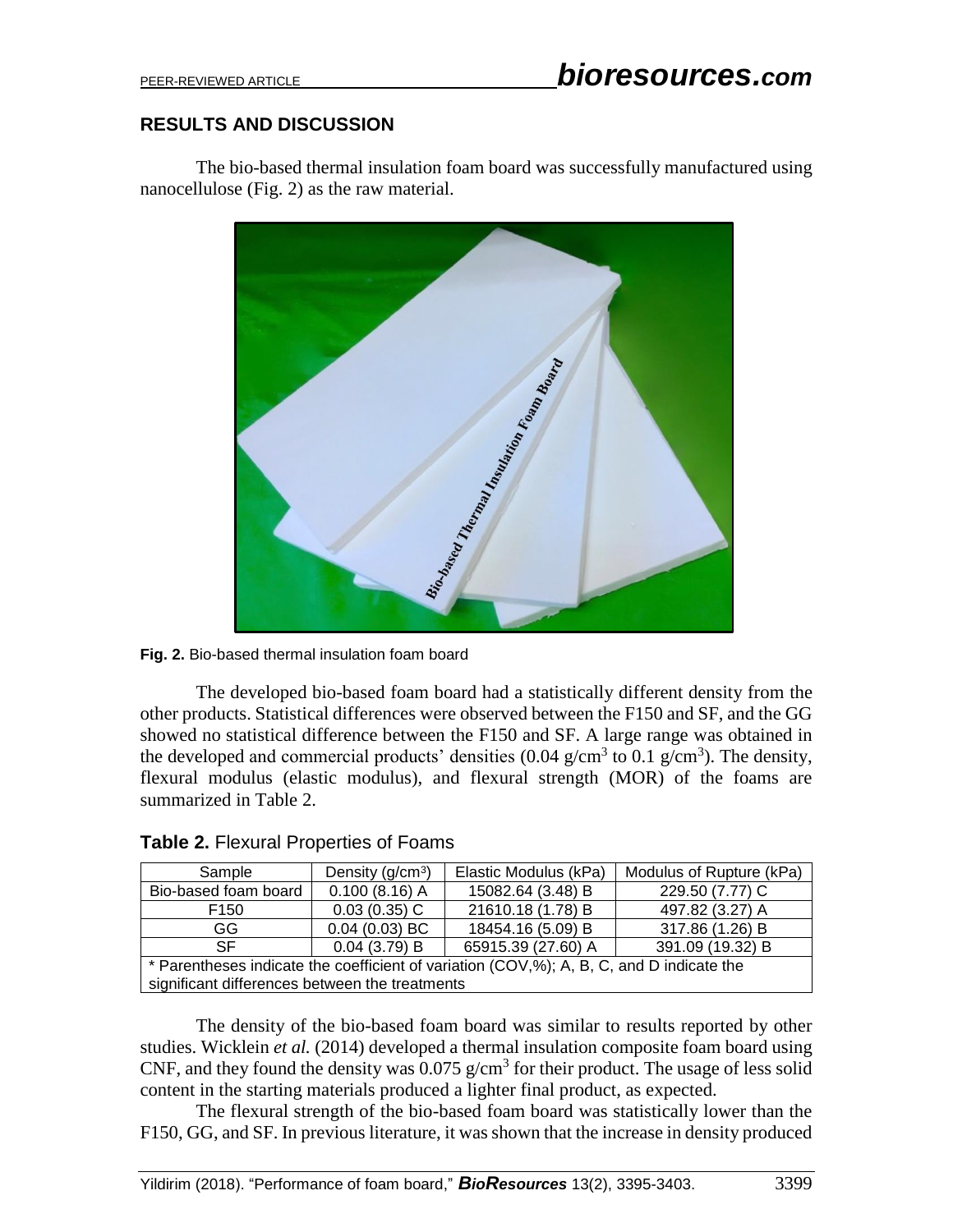better mechanical performances (Yildirim *et al.* 2014; Nikolina 2016). However, this phenomenon is only valid when a comparison of the products' compositions are the same or very similar. In this study, the manufacturing process had an important effect on the weakness of the final product. The bio-based foam boards were produced through a random, natural drying process, in which the pores could have a large variety of diameters. In addition, the columns and walls between the pores could have imperfections and could fail easier and faster under external loads. The commercialized products were produced using a controlled manufacturing process, which produced a well-organized hierarchal structure that showed improved resistance against external loads.

The compression performance of the foams (Table 3) showed a trend consistent with that found for the flexural behavior. However, a comparison of the compression properties (Table 3) showed that the bio-based foam board's compression performance appeared promising for applications, such as insulation and packaging.

| Sample                                                                              | Density $(g/cm3)$ | <b>Compression Modulus</b> | <b>Compressive Resistance</b> |  |
|-------------------------------------------------------------------------------------|-------------------|----------------------------|-------------------------------|--|
|                                                                                     |                   | (kPa)                      | (kPa)                         |  |
| Bio-based foam                                                                      | $0.100(8.16)$ A   | 1092.93 (15.03) B          | 169.97 (6.98) B               |  |
| board                                                                               |                   |                            |                               |  |
| F <sub>150</sub>                                                                    | $0.03(0.35)$ C    | 3803.43 (23.69) A          | 224.36 (5.82) A               |  |
| GG                                                                                  | $0.04(0.03)$ BC   | 1859.62 (11.4) B           | 226.52 (0.80) A               |  |
| <b>SF</b>                                                                           | $0.04$ (3.79) B   | 2596.25 (4.44) AB          | 213.05 (1.86) A               |  |
| Parentheses indicate the coefficient of variation (COV,%); A, B, and C indicate the |                   |                            |                               |  |
| significant differences between the treatments                                      |                   |                            |                               |  |

**Table 3.** Compression Properties of Foams and Comparisons with Other **Studies** 

Wicklein *et al.* (2014) also investigated the mechanical performances of the CNF composite foam boards that they developed. They found the Young's modulus to be 570 kPa, which is lower than the modulus value (1093 kPa) of the product developed in this research. This difference was due to the higher density value of the foam board that was developed in this research.

Ali and Gibson (2013) found a 1760 kPa compression modulus for the foam board that they developed using CNF. The higher amount of CNF used in their foam board produced a higher mechanical performance than the product developed in this study (Ali *et al.* 2013).

Berglund *et al.* (2016) produced microfibrillated cellulose (MFC)-xyloglucan (XG) foams with the composition ratio (MFC/XG) changes of 100/0 to 90/10 and 80/20 to 70/30. They found that increased XG provides higher modulus values. According to their findings, the overall modulus values varied between 440 kPa and 1470 kPa (Sehaqui *et al.* 2010), which is also comparable with this research.

The authors did not find a statistical difference between the F150 and GG's thermal conductivity values. The SF was determined as the best insulation product compared to the other products compared (Table 4).

The commercial products of F150, GG, and SF that were tested and evaluated in this research showed similar results with the previous studies. According to Mahlia *et al.*'s study, some of the current thermal insulation materials used on the market have the following thermal conductivity values: fiberglass-urethane (0.021 W/m-K), fiberglass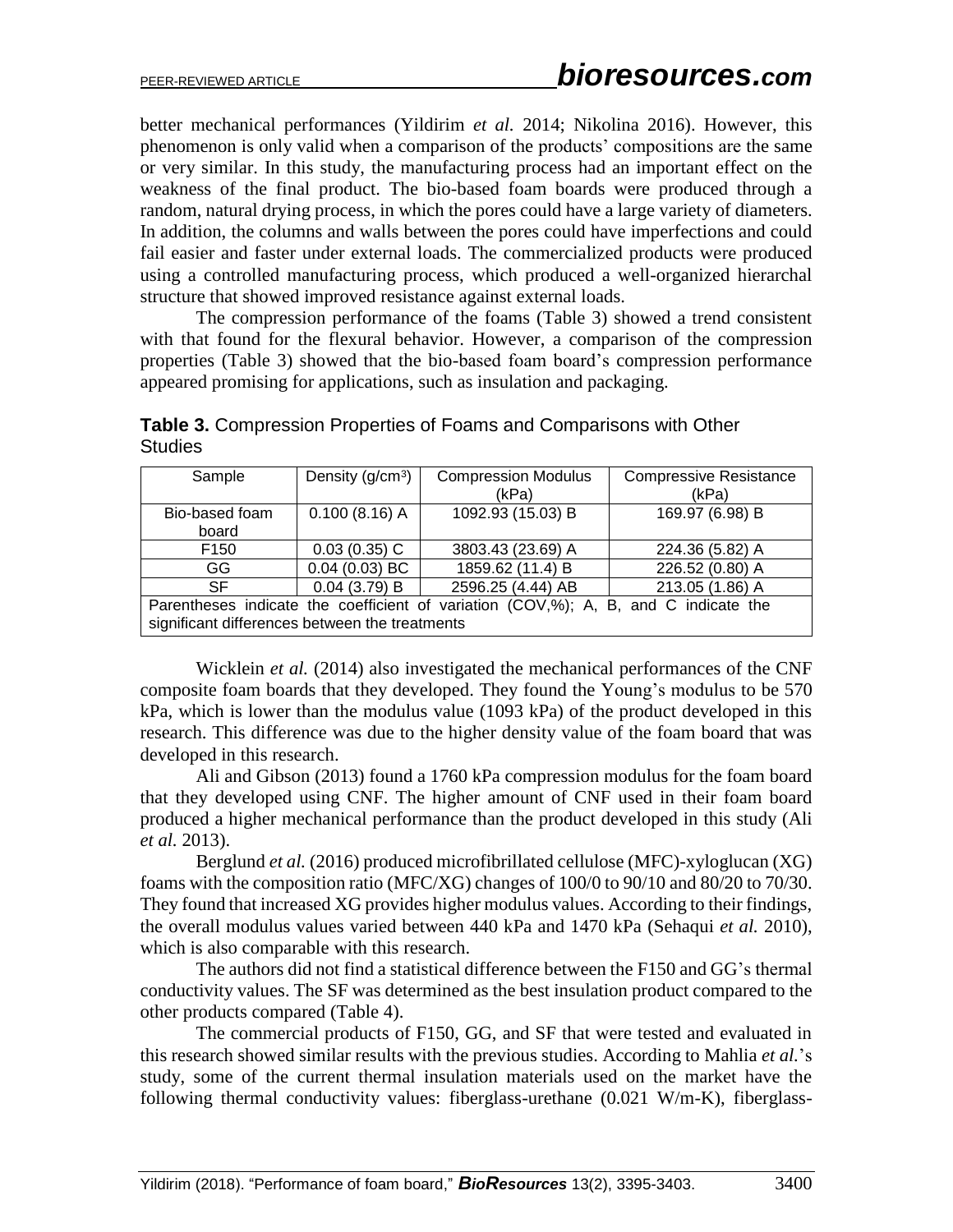rigid (0.33 W/m-K), urethane-rigid (0.024 W/m-K), extruded polystyrene (0.029 W/m-K), and urethane (roof deck) (0.021 W/m-K) (Mahlia *et al.* 2007).

| Sample                                                                                                                                 | Density $(g/cm3)$ | Thermal Conductivity (W/m-K) | R-value (°F.h.ft <sup>2</sup> /BTU) |  |  |
|----------------------------------------------------------------------------------------------------------------------------------------|-------------------|------------------------------|-------------------------------------|--|--|
| Bio-based                                                                                                                              | $0.100(8.16)$ A   | $0.045(0.88)$ A              | $3.14(1.47)$ C                      |  |  |
| foam board                                                                                                                             |                   |                              |                                     |  |  |
| F <sub>150</sub>                                                                                                                       | $0.03(0.35)$ C    | $0.033(0.69)$ B              | 4.37 (0.79) B                       |  |  |
| GG                                                                                                                                     | $0.04(0.03)$ BC   | $0.033(0.39)$ B              | 4.43 (0.39) B                       |  |  |
| SF.                                                                                                                                    | $0.04$ (3.79) B   | $0.026(1.56)$ C              | $5.59(1.55)$ A                      |  |  |
| Parentheses indicate the coefficient of variation (COV,%); A, B, and C indicate the<br>significant differences between the treatments. |                   |                              |                                     |  |  |

**Table 4.** Thermal Conductivity and Thermal Resistivity Properties of Foams

The bio-based foam board produced in this study showed promising thermal conductivity and resistivity results, such as its compression and flexural properties. Similar results were reported in other studies. Kwon (2012) found that the thermal conductivity values ranges between 0.034 W/m-K and 0.038 W/m-K for the cellulose foams that they developed. The foams produced in this research showed higher thermal conductivity properties, which were explained by the higher density of the developed foam boards. A higher density is related to the solid content in the materials, which allows thermal conductivity to occur faster than in pores. Additionally, air-based insulation, such as the one developed in this study, cannot exceed the R-value of the air. However, petroleumbased thermal insulation foam boards use fluorocarbon gas in the insulation cells, which results in higher R-values (Al-Homud 2005).

The literature and the current study showed that the bio-based thermal insulation foam board had higher thermal conductivity values than current products on the market. However, foam board still has promising properties that can be modified and enhanced to create an optimal bio-based thermal insulation foam board. This bio-based foam board will not only provide similar performance properties but also provide an eco-friendly, sustainable thermal insulation foam board and decrease the carbon footprint.

# **CONCLUSIONS**

- 1. The major conclusion of this study is that the nanocellulose as a raw material was found suitable for developing innovative products for the construction and building industry.
- 2. The bio-based foam board density was  $0.1$  g/cm<sup>3</sup> with an 8.16% coefficient of variation (CV), which was higher than F150's density  $(0.03 \text{ g/cm}^3 \text{ with } 0.35\% \text{ CV})$ , SF's density  $(0.04 \text{ g/cm}^3 \text{ with } 3.79\% \text{ CV})$ , and GG's density  $(0.04 \text{ g/cm}^3 \text{ with } 0.03\% \text{ CV})$ .
- 3. The insulation value (R-value) was determined 3.14 (1.47% CV) for bio-based thermal insulation foam board, 4.37 (0.39%) for F150, 4.43 (0.39%) for GG, and 5.59 (1.55%).
- 4. The F150 showed the highest compression modulus and no statistical difference were observed between the bio-based foam board, GG, and SF.
- 5. The SF showed the highest elastic modulus value, and no statistical differences were found between the bio-based foam board, F150, and GG.
- 6. The bio-based foam boards could be used for insulation purposes in building systems.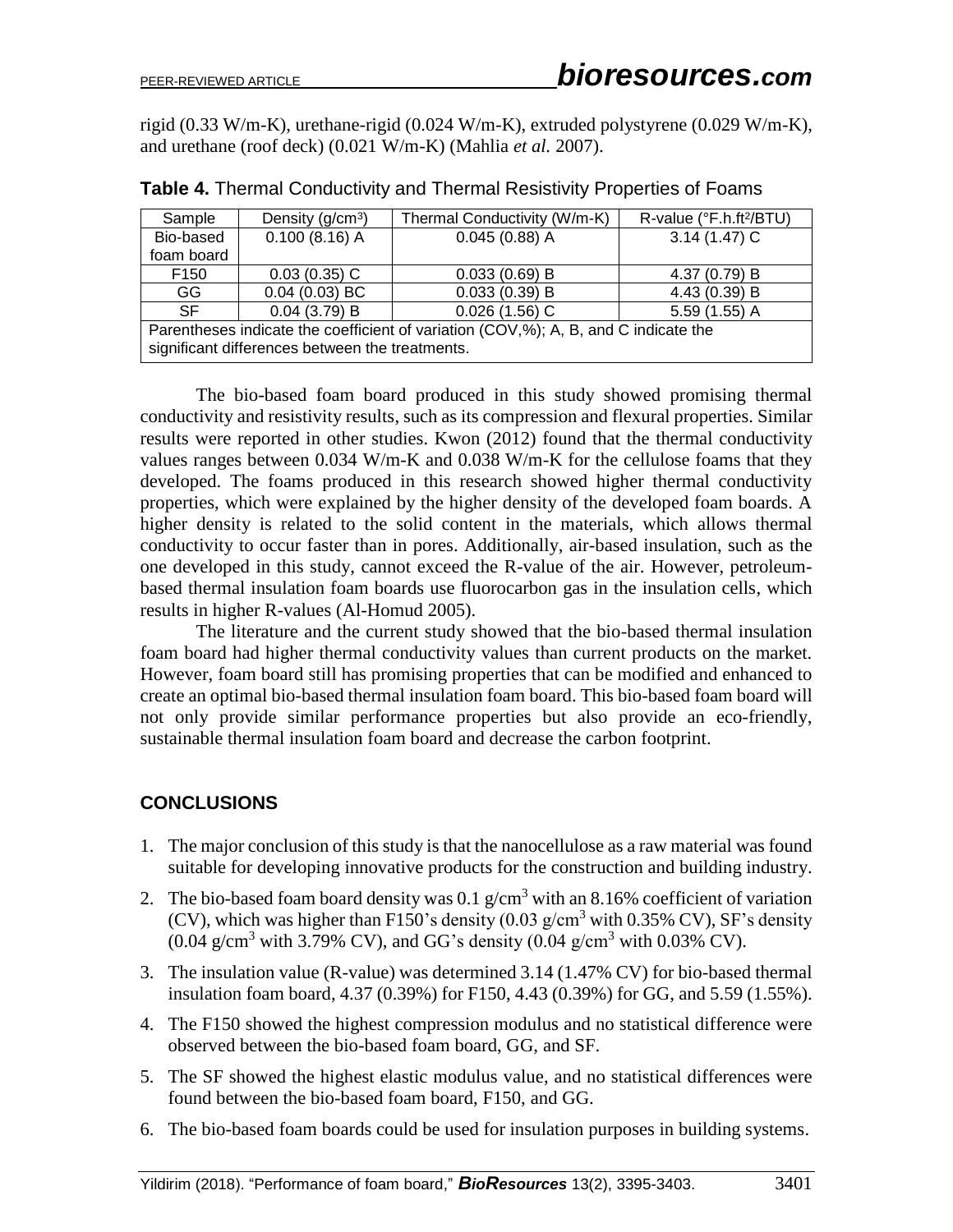- 7. The developed bio-based foam boards could be potentially commercialized through the enhancements in performance properties.
- 8. This bio-based product could be a useful alternative to be used in green building projects.

# **ACKNOWLEDGMENTS**

The authors thank Revolution Research Inc. for supplying the nanocellulose and Will West for his contribution to the manufacturing process. This work was partly supported by the National Science Foundation (NSF) under the Small Business Technology Transfer (STTR) Phase I Program (Eco-friendly Thermal Insulation Composite Foam Boards – Award #1521326).

# **REFERENCES CITED**

- Al-Homud, M. S. (2005). "Performance characteristics and practical applications of common building thermal insulation materials," *Building and Environment* 40(3), 252-366. DOI: 10.1016/j.buildenv.2004.05.013
- Ali, Z. M., and Gibson, L. J. (2013). "The structure and mechanics of nanofibrillar cellulose foams," *Soft Matter* 9(5), 1580-1588. DOI: 10.1039/C2SM27197D
- ASTM C165 (2007). "Standard test method for measuring compressive properties of thermal insulations," ASTM International, Geneva, Switzerland.
- ASTM C203 (2012). "Standard test method for breaking load and flexural properties of block-type thermal insulation," ASTM International, Geneva, Switzerland.
- ASTM C303 (2010). "Standard test method for dimensions and density of performed block and board-type thermal insulation," ASTM International, Geneva, Switzerland.
- ASTM C518 (2010). "Standard test method for steady-state thermal transmission properties by means of the heat flow meter apparatus," ASTM International, Geneva, Switzerland.
- Bernardini, J., Licursi, D., Anguillesi, I., Cinelli, P., Coltelli, M-A., Antonetti, C., Galletti, A. M. R., and Lazzeri A. (2017). "Exploitation of *Arundo donax* L. hydrolysis residues for the green synthesis of flexible polyurethane foams," *BioResources* 12(2), 3630-3655. DOI: 10.15376/biores.12.2.3630-3655
- Cervin, N. T., Linnea, A., Jovice, B. S. N., Pontus, O., Lennart, B., and Lightweight, L. W. (2013). "Strong cellulose materials made from aqueous foams stabilized by nanofibrillated cellulose," *Biomacromolecules* 14(2), 503-511. DOI: 10.1021/bm301755u
- Sehaqui, H., Salajková, M., Zhou, Q., and Berglund, L. A. (2010). "Mechanical performance tailoring of tough ultra-high porosity foams prepared from cellulose I nanofiber suspensions," *Soft Matter* 6(8), 1824-1832. DOI: 10.1039/b927505c
- Kwon, Y.-C. (2012). "An innovative foam insulation produced from cellulose," in: *Building Enclosure Science & Technology (BEST3) 2009 Conference*, Atlanta, GA, USA, pp. 2-25.